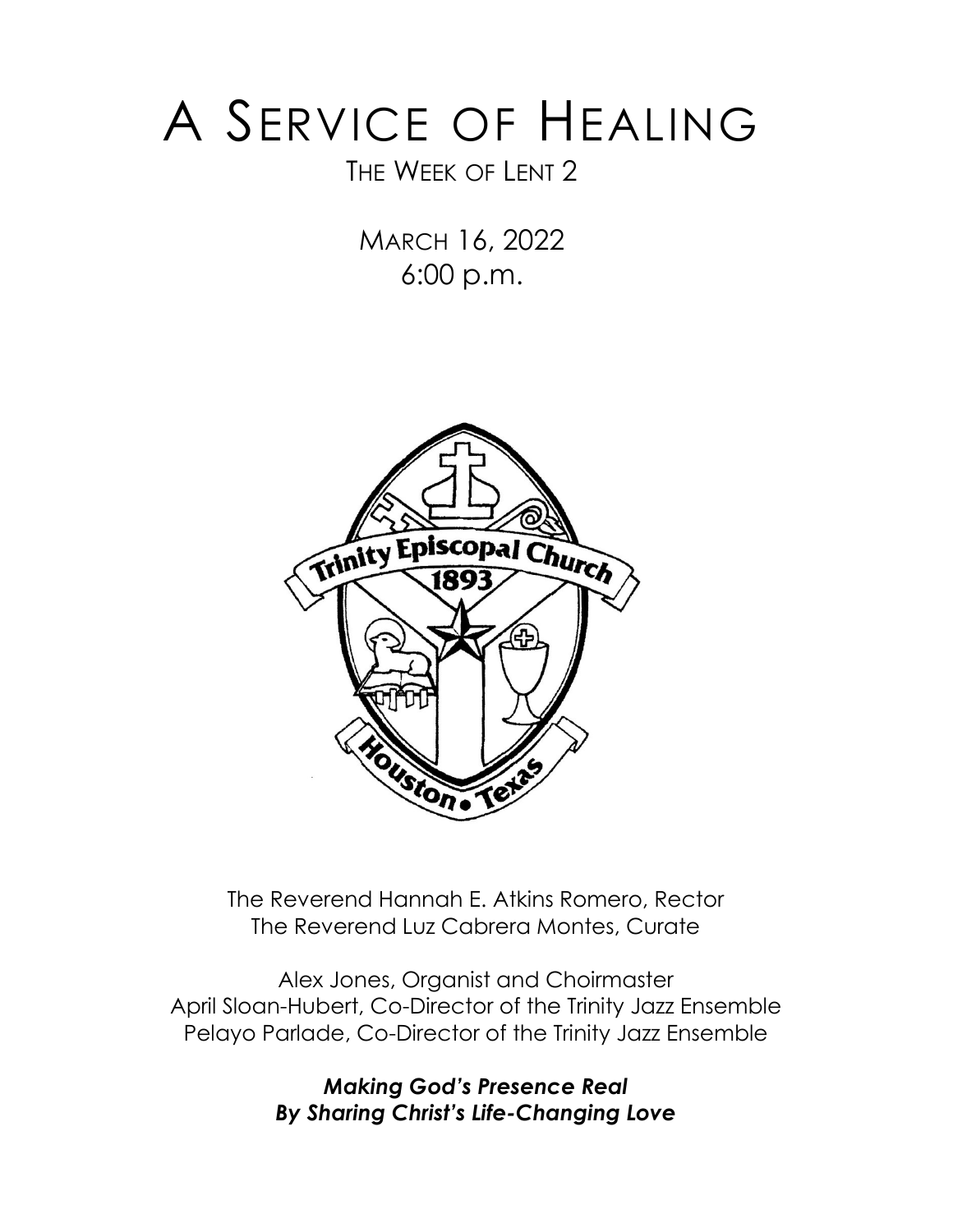# **A Public Service of Healing The Week of Lent 2**

# **March 16, 2022**

#### **The Word of God**

| The grace of our Lord Jesus Christ, and the love of God, and the |
|------------------------------------------------------------------|
| communion of the Holy Spirit, be with you all.                   |
| And also with you.                                               |
| Let us prav.                                                     |
|                                                                  |

*After a period of silence, the Minister then says the following Collects.*

Gracious God, we commend to your loving care all who suffer, especially those who come here seeking your healing grace for themselves and for others. Give them patience and hope in their distress; strengthen and uphold them in mind and body; and grant, by your intervention, that all your people may be made whole according to your desire, through Jesus Christ, in the power of the Holy Spirit. *Amen* 

O God, whose glory it is always to have mercy: Be gracious to all who have gone astray from your ways, and bring them again with penitent hearts and steadfast faith to embrace and hold fast the unchangeable truth of your Word, Jesus Christ your Son; who with you and the Holy Spirit lives and reigns, one God, for ever and ever. *Amen***.**

#### **First Lesson**

#### **Genesis 42: 18-28**

On the third day Joseph said to them, "Do this and you will live, for I fear God: if you are honest men, let one of your brothers stay here where you are imprisoned. The rest of you shall go and carry grain for the famine of your households, and bring your youngest brother to me. Thus your words will be verified, and you shall not die." And they agreed to do so.

They said to one another, "Alas, we are paying the penalty for what we did to our brother; we saw his anguish when he pleaded with us, but we would not listen. That is why this anguish has come upon us." Then Reuben answered them, "Did I not tell you not to wrong the boy? But you would not listen. So now there comes a reckoning for his blood." They did not know that Joseph understood them, since he spoke with them through an interpreter. He turned away from them and wept; then he returned and spoke to them. And he picked out Simeon and had him bound before their eyes. Joseph then gave orders to fill their bags with grain, to return every man's money to his sack, and to give them provisions for their journey. This was done for them. They loaded their donkeys with their grain, and departed. When one of them opened his sack to give his donkey fodder at the lodging place, he saw his money at the top of the sack. He said to his brothers, "My money has been put back; here it is in my sack!" At this they lost heart and turned trembling to one another, saying, "What is this that God has done to us?"

 *Reader* The Word of the Lord.

#### *People* **Thanks be to God**.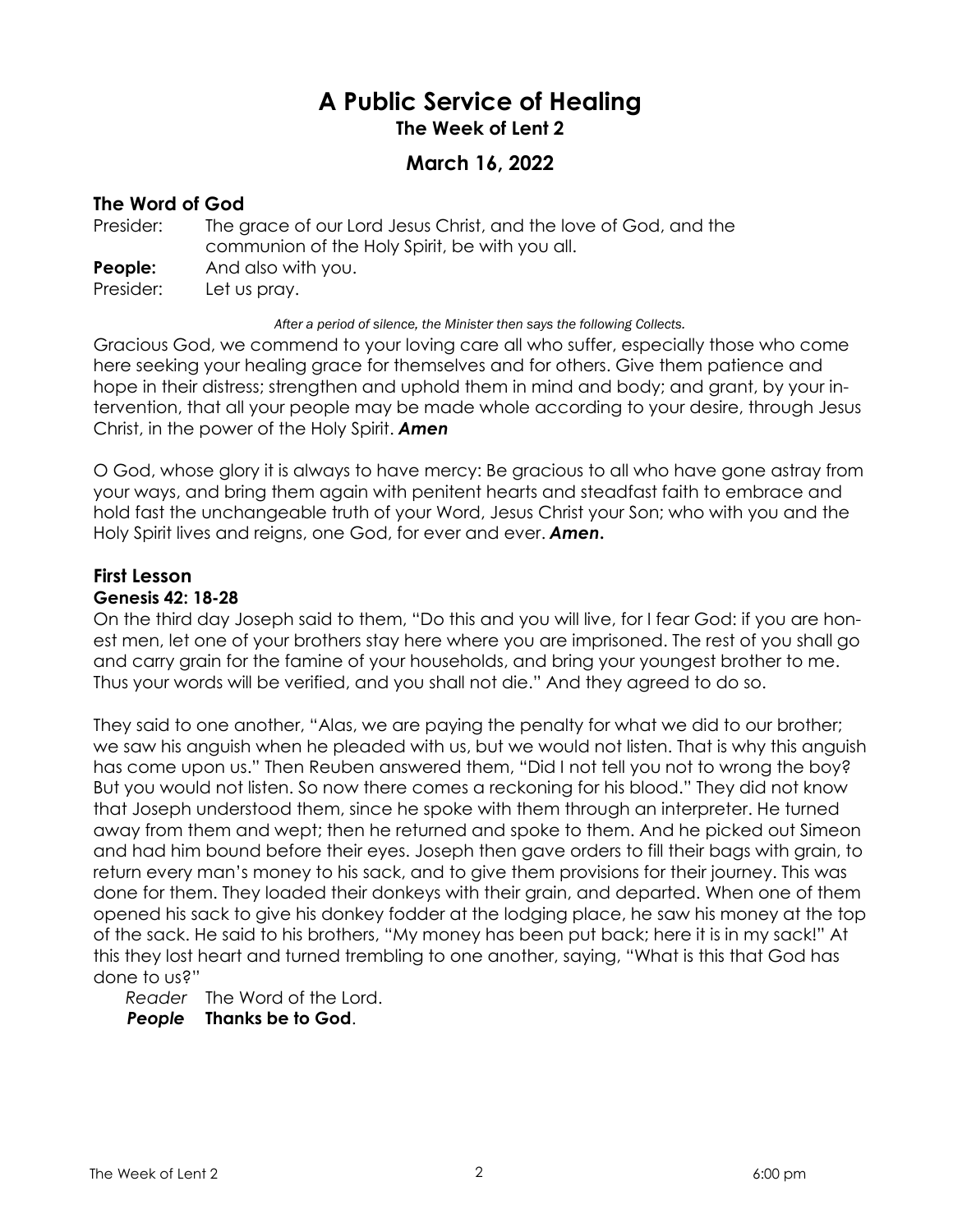#### **Psalm 72: 1-7, 10-14**

- 1 Give the King your justice, O God, \* and your righteousness to the King's Son;
- 2 That he may rule your people righteously \* and the poor with justice;
- 3 That the mountains may bring prosperity to the people, \* and the little hills bring righteousness.
- 4 He shall defend the needy among the people; \* he shall rescue the poor and crush the oppressor.
- 5 He shall live as long as the sun and moon endure, \* from one generation to another.
- 6 He shall come down like rain upon the mown field, \* like showers that water the earth.
- 7 In his time shall the righteous flourish; \* there shall be abundance of peace till the moon shall be no more.
- 10 The kings of Tarshish and of the isles shall pay tribute, \* and the kings of Arabia and Saba offer gifts.
- 11 All kings shall bow down before him, \* and all the nations do him service.
- 12 For he shall deliver the poor who cries out in distress, \* and the oppressed who has no helper.
- 13 He shall have pity on the lowly and poor; \* he shall preserve the lives of the needy.
- 14 He shall redeem their lives from oppression and violence, \* and dear shall their blood be in his sight.

## **Second Lesson**

#### **1 Corinthians 5: 9 - 6:8**

I wrote to you in my letter not to associate with sexually immoral persons— not at all meaning the immoral of this world, or the greedy and robbers, or idolaters, since you would then need to go out of the world. But now I am writing to you not to associate with anyone who bears the name of brother or sister who is sexually immoral or greedy, or is an idolater, reviler, drunkard, or robber. Do not even eat with such a one. For what have I to do with judging those outside? Is it not those who are inside that you are to judge? God will judge those outside. "Drive out the wicked person from among you." When any of you has a grievance against another, do you dare to take it to court before the unrighteous, instead of taking it before the saints? Do you not know that the saints will judge the world? And if the world is to be judged by you, are you incompetent to try trivial cases? Do you not know that we are to judge angels—to say nothing of ordinary matters? If you have ordinary cases, then, do you appoint as judges those who have no standing in the church? I say this to your shame. Can it be that there is no one among you wise enough to decide between one believer and another, but a believer goes to court against a believer—and before unbelievers at that? In fact, to have lawsuits at all with one another is already a defeat for you. Why not rather be wronged? Why not rather be defrauded? But you yourselves wrong and defraud—and believers at that.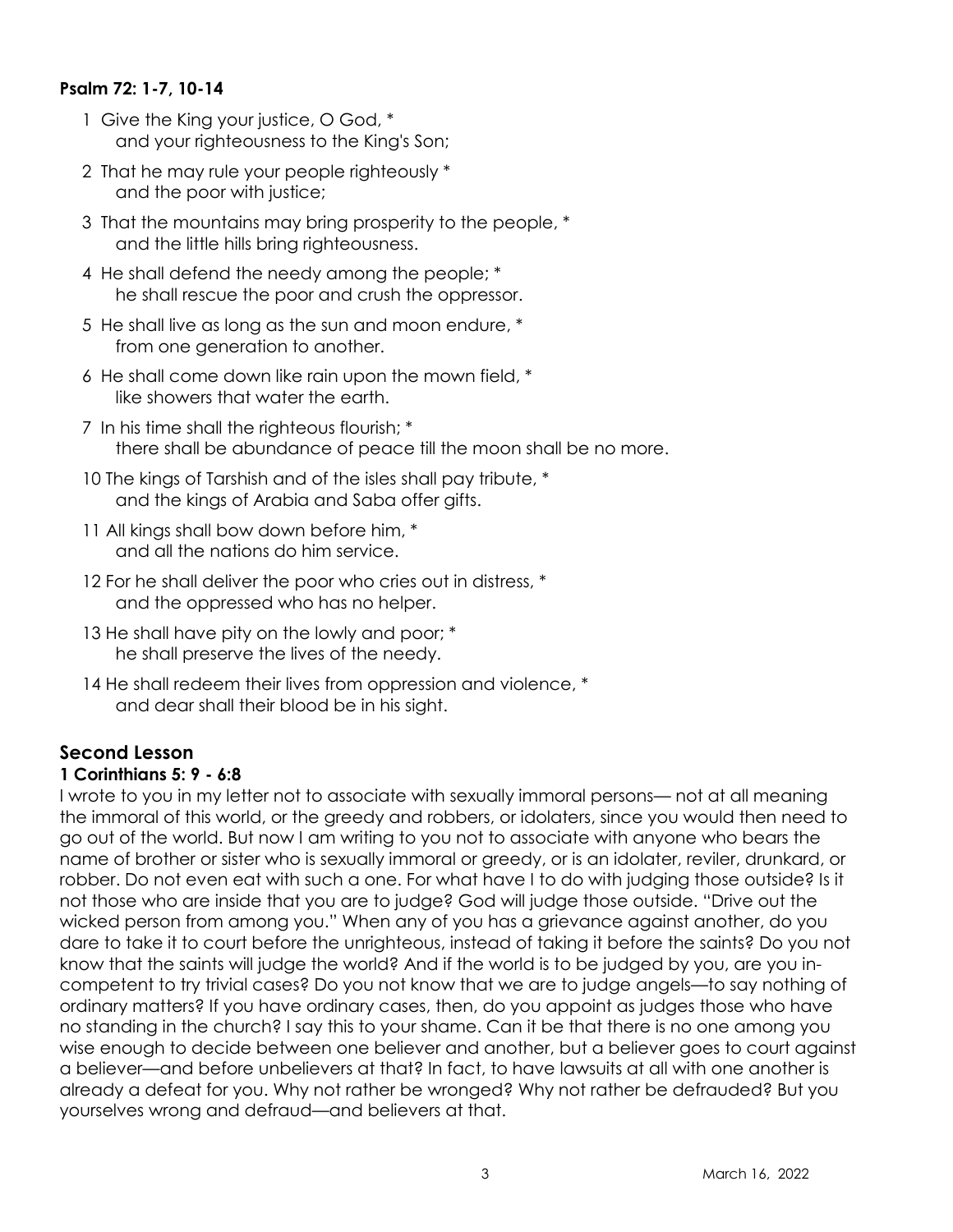*Reader* The Word of the Lord.  *People* **Thanks be to God**.`

# **The Gospel**

# **Mark 4: 1-20**

Again he began to teach beside the sea. Such a very large crowd gathered around him that he got into a boat on the sea and sat there, while the whole crowd was beside the sea on the land. He began to teach them many things in parables, and in his teaching he said to them: "Listen! A sower went out to sow. And as he sowed, some seed fell on the path, and the birds came and ate it up. Other seed fell on rocky ground, where it did not have much soil, and it sprang up quickly, since it had no depth of soil. And when the sun rose, it was scorched; and since it had no root, it withered away. Other seed fell among thorns, and the thorns grew up and choked it, and it yielded no grain. Other seed fell into good soil and brought forth grain, growing up and increasing and yielding thirty and sixty and a hundredfold." And he said, "Let anyone with ears to hear listen!"

When he was alone, those who were around him along with the twelve asked him about the parables. And he said to them, "To you has been given the secret of the kingdom of God, but for those outside, everything comes in parables; in order that 'they may indeed look, but not perceive, and may indeed listen, but not understand; so that they may not turn again and be forgiven.'"

And he said to them, "Do you not understand this parable? Then how will you understand all the parables? The sower sows the word. These are the ones on the path where the word is sown: when they hear, Satan immediately comes and takes away the word that is sown in them. And these are the ones sown on rocky ground: when they hear the word, they immediately receive it with joy. But they have no root, and endure only for a while; then, when trouble or persecution arises on account of the word, immediately they fall away. And others are those sown among the thorns: these are the ones who hear the word, but the cares of the world, and the lure of wealth, and the desire for other things come in and choke the word, and it yields nothing. And these are the ones sown on the good soil: they hear the word and accept it and bear fruit, thirty and sixty and a hundredfold."

 *Reader* The Word of the Lord.  *People* **Thanks be to God**.

## **A Litany of Healing**

*The Celebrant introduces the Litany with this bidding* 

Let us name before God those for whom we offer our prayers. *The People audibly name those for whom they are interceding. A Person appointed then leads the Litany*

God the Father, your will for all people is health and salvation;

#### *We praise you and thank you, O Lord.*

God the Son, you came that we might have life, and might have it more abundantly;

#### *We praise you and thank you, O Lord.*

God the Holy Spirit, you make our bodies the temple of your presence;

#### *We praise you and thank you, O Lord.*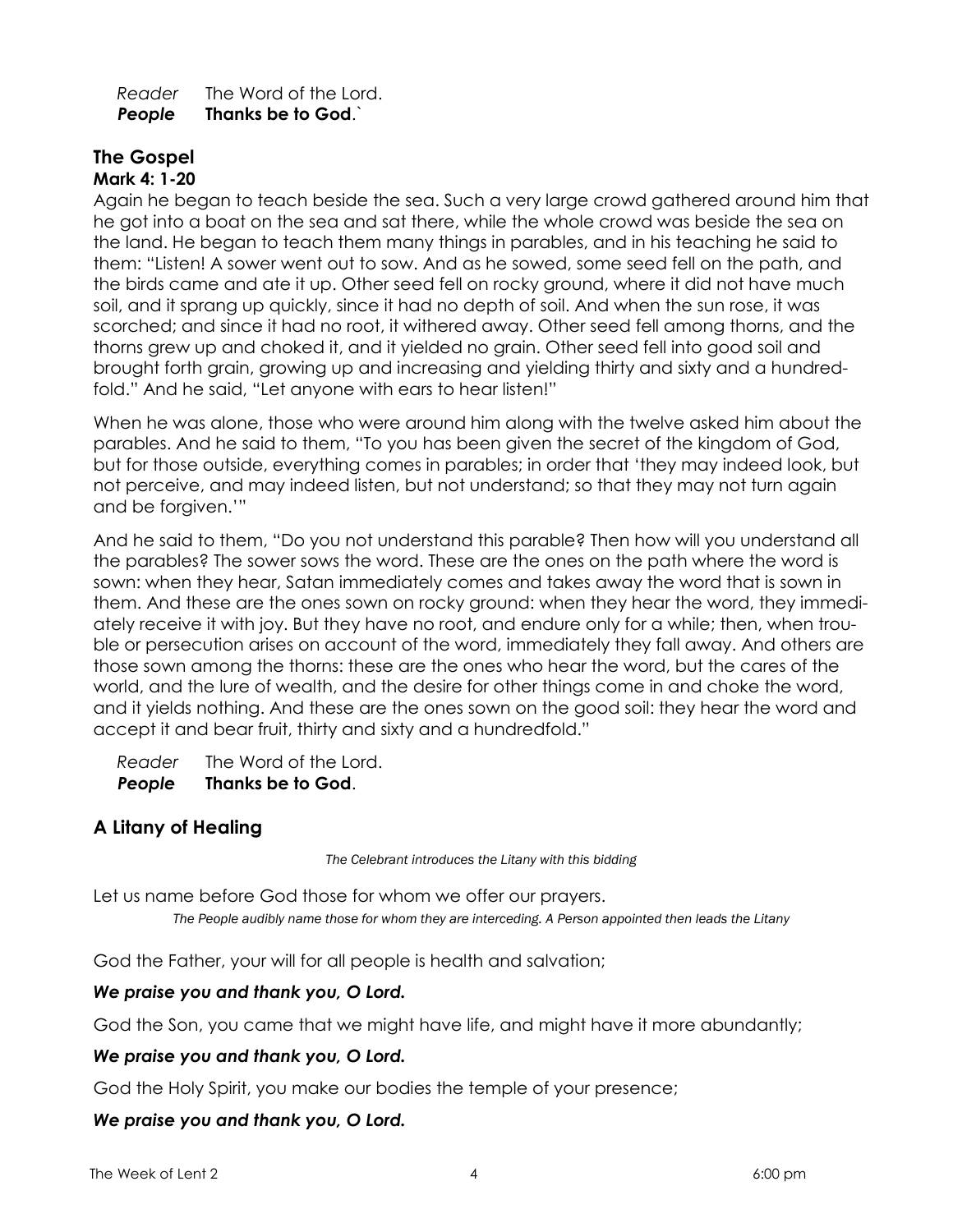Holy Trinity, one God, in you we live and move and have our being;

#### *We praise you and thank you, O Lord.*

All you Holy Angels, Archangels, and bodiless powers of heaven;

#### *Stand beside us to guide and guard us on our way.*

Holy Mary, Mother of God;

#### *Pray for us and the people of the world.*

For all who grieve the death of family, friends, and citizens;

#### *Give them courage and strength to meet the days ahead, O Lord, and the consolation of your love.*

Pour out your healing grace on all who are sick, injured, or disabled, that they may be made whole;

#### *Hear us, O Lord of life.*

Grant to all who seek your guidance, and to all who are afraid, anxious, or overwhelmed, a knowledge of your will and an awareness of your presence;

#### *Hear us, O Lord of life.*

Give peace, courage, and hope to all who suffer in body, mind, or spirit;

#### *Hear us, O Lord of life.*

Restore to wholeness whatever is broken by human sin, in our lives, in our nation, and in the world;

#### *Hear us, O Lord of life.*

Bless physicians, nurses, and all others who minister to the sick and suffering, keep them safe and healthy, and grant them wisdom and skill, sympathy, and patience;

#### *Hear us, O Lord of life.*

Open our eyes to see that you have made of one blood all the peoples of the earth and that our life and death are with each other;

#### *Hear us, O Lord of life.*

Give us compassion for those in need, patience in this time of distress in our country, and love for our neighbors;

#### *Hear us, O Lord of life.*

Let our hearts be not afraid;

#### *Hear us, O Lord of life.*

You are the Lord who does wonders:

#### *You have declared your power among the peoples.*

With you, O Lord, is the well of life:

#### *And in your light we see light.*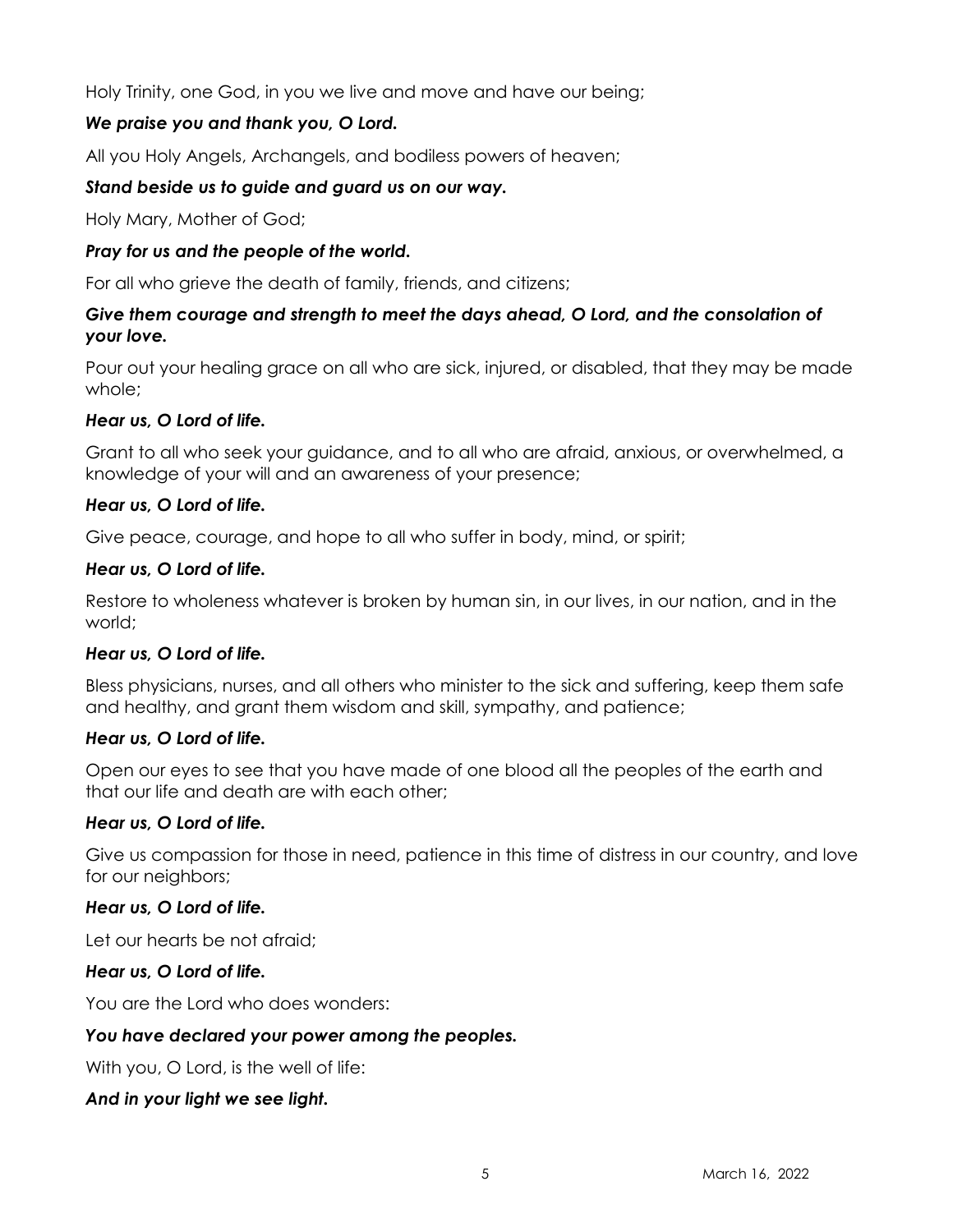Let us pray:

#### *A period of silence follows.*

God of all power and love, we give thanks for your unfailing presence and the hope you provide in times of uncertainty and loss. Send your Holy Spirit to enkindle in us your holy fire. Revive us to live as Christ's body in the world: a people who pray, worship, learn, break bread, share life, heal neighbors, bear good news, seek justice, rest and grow in the Spirit. Wherever and however we gather, unite us in common prayer and send us in common mission, that we and the whole creation might be restored and renewed, through Jesus Christ our Lord. **Amen.**

#### **Confession of Sin**

*The Celebrant says*  Let us confess our sins to God.

*Silence may be kept.* 

*Minister and People:*  **God of all mercy, we confess that we have sinned against you, opposing your will in our lives. We have denied your goodness in each other, in ourselves, and in the world you have created. We repent of the evil that enslaves us, the evil we have done, and the evil done on our behalf. Forgive, restore, and strengthen us through our Savior Jesus Christ, that we may abide in your love and serve only your will. Amen***.* 

*The Priest, stands and says* 

Almighty God have mercy on you, forgive you all your sins through the grace of Jesus Christ, strengthen you in all goodness, and by the power of the Holy Spirit keep you in eternal life. *Amen.* 

## **Prayers for Healing**

*The minister may invite each person to give her or his name and any particular request for prayer. The minister then prays silently, then prays aloud using one of the following forms or similar words.* 

I lay my hands upon you in the name of our Savior Jesus Christ, praying you will be strengthened and filled with God's grace, that you may know the healing power of the Spirit. *Amen.* 

#### *After all are anointed*

May the God who goes before you through desert places by night and by day be your companion and guide; may your journey be with the saints; may the Holy Spirit be your strength, and Christ your clothing of light, in whose name we pray. *Amen.*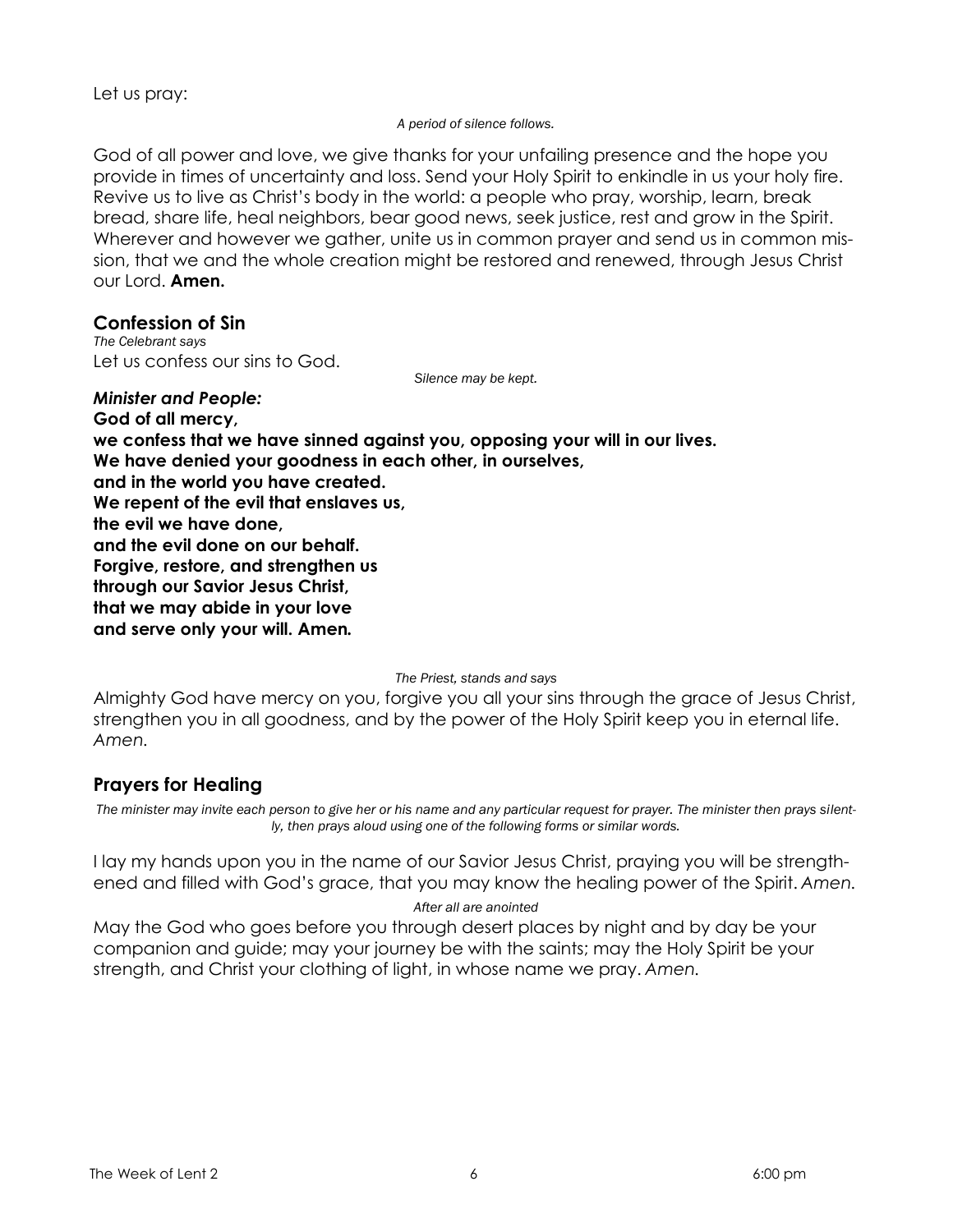#### **Lord's Prayer**

**Our Father, who art in heaven, hallowed be thy Name, thy kingdom come, thy will be done, on earth as it is in heaven. Give us this day our daily bread. And forgive us our trespasses, as we forgive those who trespass against us. And lead us not into temptation, but deliver us from evil. For thine is the kingdom, and the power, and the glory, for ever and ever. Amen.** 

#### **Blessing**

May God the Father bless us, God the Son heal us, God the Holy Spirit give us strength. May God the holy and undivided Trinity guard our bodies, save our souls, and bring us safely to his heavenly country; where he lives and reigns for ever and ever. Amen.

#### **Dismissal**

 *Officiant* Go in peace to love and serve the Lord.  *People* **Amen.**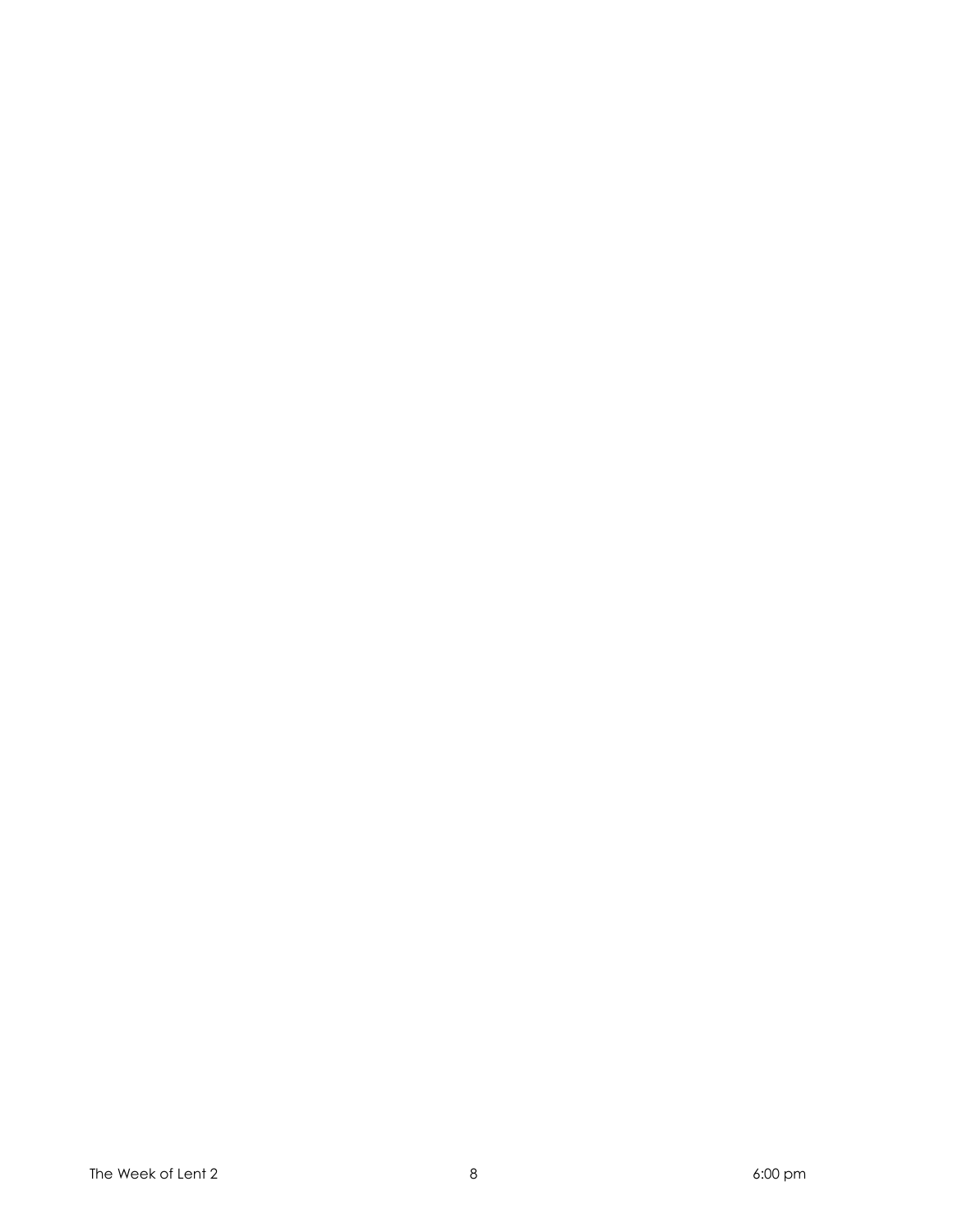# THE SEASON OF LENT

Early Christians observed "a season of penitence and fasting" in preparation for the Paschal feast, or Pascha (BCP, pp. 264-265). The season now known as Lent (from an Old English word meaning "spring," the time of lengthening days) has a long history. Originally, in places where Pascha was celebrated on a Sunday, the Paschal feast followed a fast of up to two days. In the third century this fast was lengthened to six days. Eventually this fast became attached to, or overlapped, another fast of forty days, in imitation of Christ's fasting in the wilderness. The forty-day fast was especially important for converts to the faith who were preparing for baptism, and for those guilty of notorious sins who were being restored to the Christian assembly.

In the western church the forty days of Lent extend from Ash Wednesday through the Saturday before Palm Sunday. Palm Sunday marks the beginning of Holy Week, and the last three days of Holy Week are the sacred Triduum of Maundy Thursday, Good Friday, and Holy Saturday.

Purple is the traditional color of Lent, as it represents for us both repentance and royalty. Jesus was dressed in a purple robe during his Passion as a mockery of his being "the king of the Jews"; since long before his time, purple had been a symbol of royalty. For example, in Exodus, we can read how Moses ordered the tabernacle to be made of "ten sheets woven of fine linen twine and of violet, purple, and scarlet yarn" (Exodus 26:1) and in 2 Chronicles 3:14 we read that Solomon ordered the temple in Jerusalem to be decorated with fabric of the same colors. The Church decided to keep the color purple as a symbol, not just of penance and mourning (in anticipation of the crucifixion, and with reference to Jesus), but also as a reminder of the need to confront our own sins, to prepare ourselves spiritually, and to help our neighbors to draw closer to God and his kingdom (conserving in this way the solemn character traditionally assigned to purple).

All Christians are invited "to the observance of a holy Lent, by self-examination and repentance; by prayer, fasting, and self-denial; and by reading and meditating on God's holy Word" (BCP, p. 265).

In accordance with ancient custom the Book of Common Prayer provides that in Lent, Alleluia is omitted, and may be omitted at other times except during Easter season BCP, p. 337).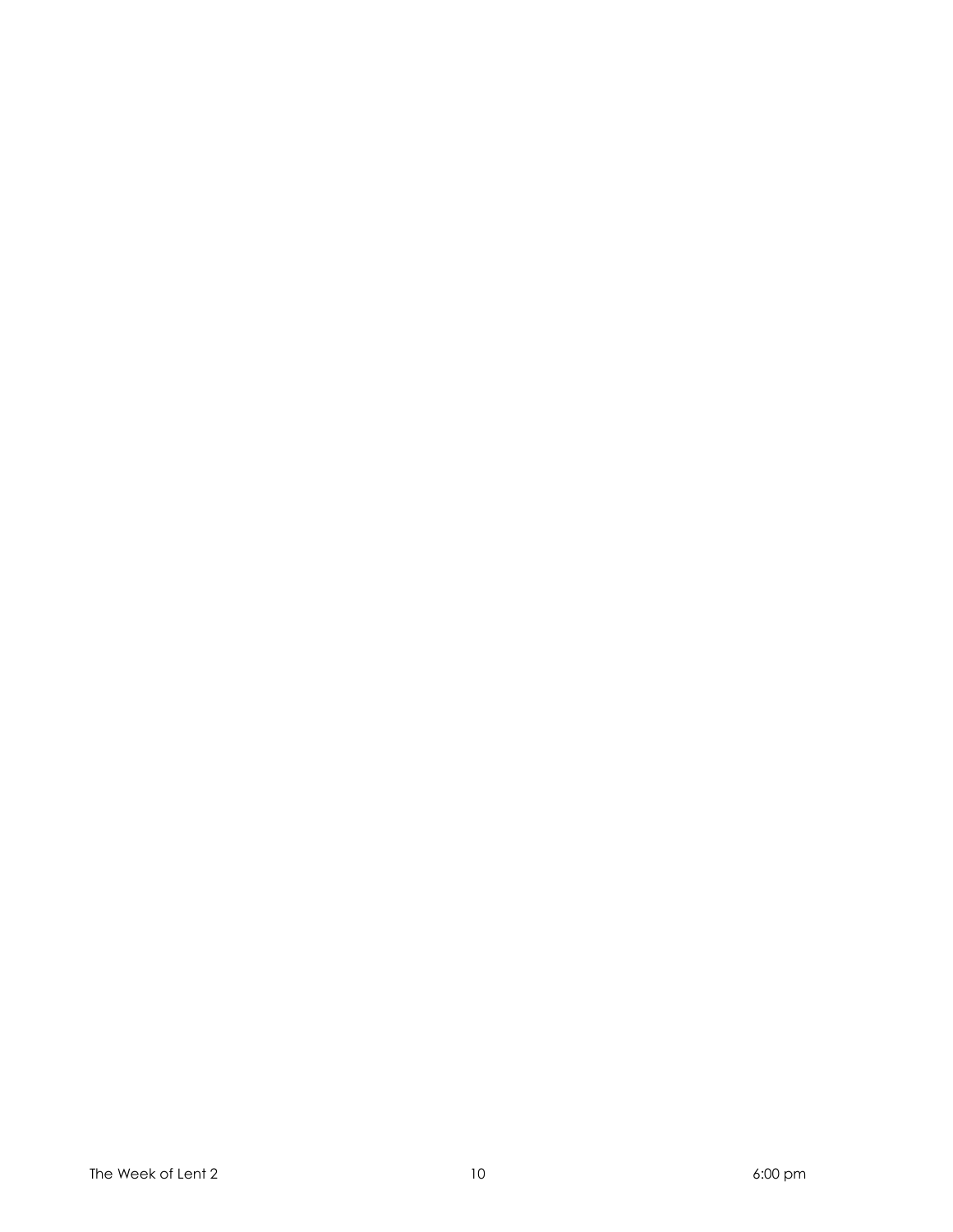# A HISTORY OF TRINITY EPISCOPAL CHURCH

Trinity Episcopal Church of Houston has existed as a house of worship and a center of its community for over a century. As such, it has adapted to the changing nature of the city, as Houston grew from a regional town of approximately 40,000 souls to a dynamic metropolitan giant, the fourth largest city in the United States. With a congregation that grew from a few founding members in the 1890s to several thousand parishioners at its peak, Trinity Church is an example of how spiritual people have contended with the challenges presented during a city's most crucial period of urban development.

Founded in 1893 as a mission of Christ Church, Houston's first Episcopal church, Trinity located southwest of downtown. After a quarter of a century of existence in wooden buildings, Trinity parish built its present imposing structure (1917 - 1921) in Houston's South End, at the corner of Main Street and Holman Avenue. That structure, designed by Ralph Adams Cram of Boston and William Ward Watkin of Houston became an architectural landmark constructed in the neo-Gothic style with Texas limestone and a 97 foot bell tower.

During the late 1910s and 1920s, Trinity entered an era of explosive growth, paralleling that of the city, and became an important center of the Episcopal faith. The congregation's many youth and adult activities were community events that attracted wide attention among the general populace. An integral part of its city, Trinity likewise maintained special relationships with Houstonians of other faiths. With a membership numbering 1,900 parishioners in 1930, Trinity emerged as the largest Episcopal parish in the Diocese of Texas and one of the largest in the nation.

After World War II, Houston's growth presented Trinity with perhaps its greatest challenge. As the city physically expanded into the new postwar suburbs, Trinity's membership began to decline. Rather than abandon its historic location, the congregation showed itself to be steadfast. Resurrecting itself from this period, Trinity reaffirmed its mission, this time as a beacon in the inner city where it has become a leading institution in the heart of Houston, determined to enhance the quality of urban life for everyone.

While our neighborhood has gone through many changes, the parish has remained steadfast, and actively ministers to a diverse congregation and to the poor in its midst. As the Midtown Houston neighborhood began redeveloping, starting in the early 2000s, Trinity Church has rededicated itself to its spiritual mission, and has become an active part of the Midtown area for music and other creative art expressions.